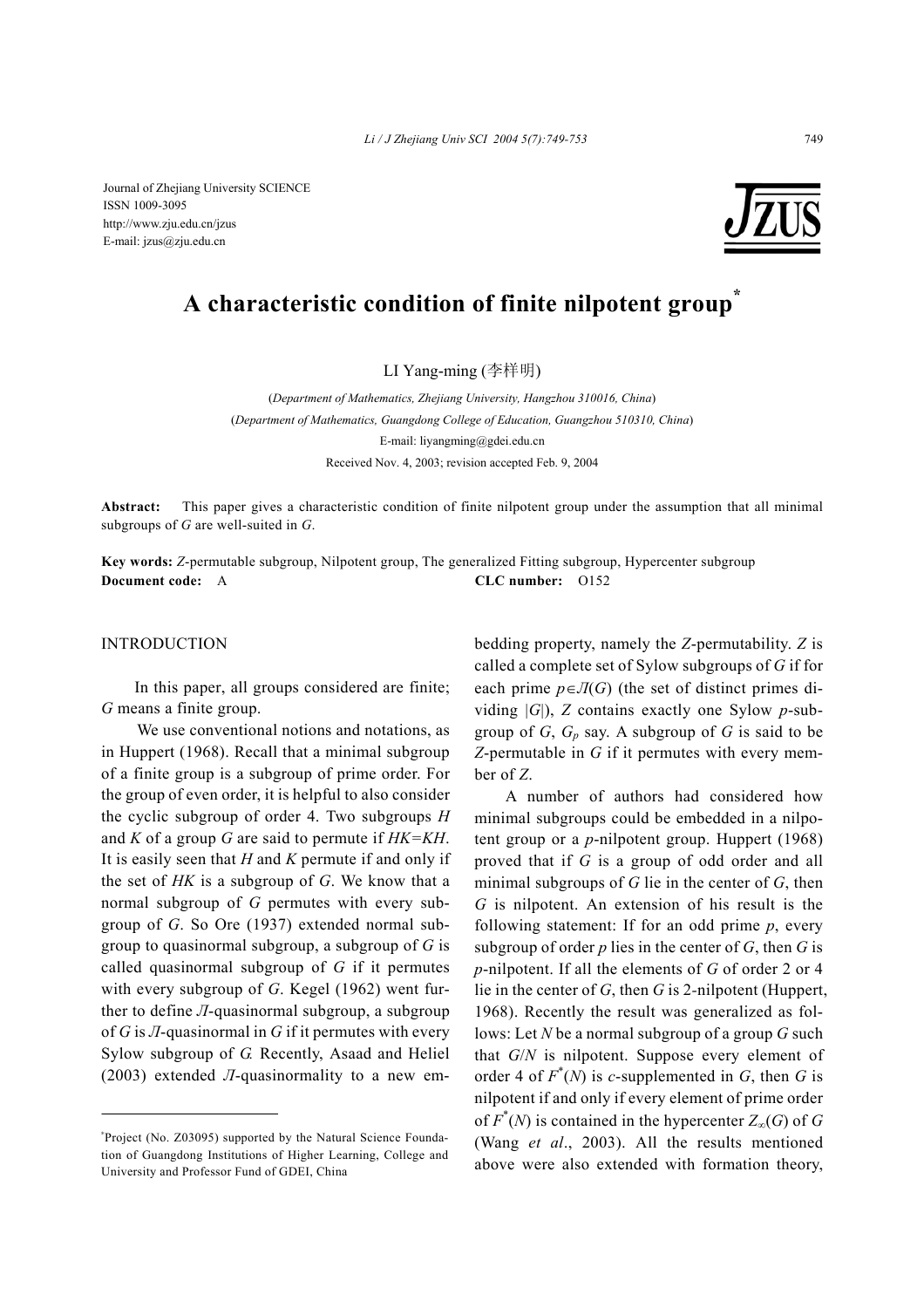such as in Asaad *et al*.(1996). In this paper, we want to get some results analogous to the above theorems by replacing the *c*-supplementation by *Z*-permutability. The main theorem is as follows:

**Main Theorem** Let *F* be a saturated formation such that  $N \subseteq F$ , where *N* is the class of all nilpotent groups. Let *G* be a group and *Z* a complete set of Sylow subgroups of *G*. Suppose every element of order 4 of  $F^*(G^F \cap G_2)$  is *Z*-permutable in *G*, where *G*<sub>2</sub> ∈ *Z*. Then *G* belongs to *F* if and only if  $\langle x \rangle$  lies in the *F*-hypercenter  $Z_F(G)$  of *G* for every element *x* of  $F^*(G^F \cap G_p)$  of prime order, for every  $G_p \in Z$ .

It is significant to mention first there are soluble group with *Л*-quasinormal (*Z*-permutable) subgroups which are not *c*-supplemented. Conversely, there are soluble groups with *Л*-quasinormal (*Z*-permutable) subgroups which are not *c*-supplemented subgroup; Secondly our results give the sufficient and necessary condition of nilpotent group, i.e., it is a characteristic condition of nilpotent (ref. Theorem 5).

For the definitions and terminology of formations, please refer to Finite soluble groups (Doerk and Hawkes, 1992).

Let *Z* be a complete set of Sylow subgroups of a group *G*. If  $N \triangleleft G$ , we shall denote by  $Z \cap N$  the following set of subgroups of *G*:

$$
Z \cap N = \{G_p \cap N: G_p \in Z\}.
$$

An element *x* of a group *G* is said to be *Л*-quasinormal (*Z*-permutable) in *G* if *<x>* is *Л*-quasinormal (*Z-*permutable) in *G*.

## SOME LEMMAS

#### **Lemma 1** (Kegel, 1962)

(1) A *Л*-quasinormal subgroup of *G* is subnormal in *G*;

(2) If *H*≤*K*≤*G* and *H* is *Л*-quasinormal in *G*, then *H* is *J*-quasinormal in *K*;

(3) If *H* is *Л*-quasinormal Hall subgroup of *G*, then  $H \triangleleft G$ ;

(4) Let  $K \triangleleft G$  and  $K \leq H$ . Then *H* is *JI*-quasinormal in *G* if and only if *H*/*K* is *Л*-quasinormal in

## *G*/*K.*

**Lemma 2** Suppose *G* is a group and *P* is a normal *p*-subgroup of *G* contained in  $Z_{\infty}(G)$ , then  $C_G(P) \ge$  $O^P(G)$ .

**Proof** Applying Satz 4.4 of Endliche Gruppen (Huppert, 1968).

The generalized Fitting subgroup  $F^*(G)$  of  $G$ is an important subgroup of *G* and it is a natural generalization of *F*(*G*). The definition and impotent properties can be found in Huppert and Blackburn (1982). We wound like to gather the following basic facts which we will use in our proof.

**Lemma 3** (Li and Wang, 2003) Let *G* be a group and *M* a subgroup of *G*.

(1) If *M* is normal in *G*, then  $F^*(M) \leq F^*(G)$ ;

(2)  $F^*(G) \neq 1$  if  $G \neq 1$ ; in fact,  $F^*(G)/F(G) =$ soc( $F(G)C_G(F(G))/F(G)$ );

 $(3) F^*(F^*(G)) = F^*(G) \geq F(G)$ ; if  $F^*(G)$  is soluble, then  $F^*(G)=F(G)$ .

(4)  $C_G(F(G))$ ≤ $F(G)$ ;

(5) Suppose *K* is a subgroup of *G* contained in *Z*(*G*), then  $F^*(G/K) = F^*(G)/K$ .

**Lemma 4** (Asaad and Heliel, 2003) Let *Z* be a complete set of Sylow subgroups of *G*, *U* be a *Z*-permutable subgroup of *G*, and *N* a normal subgroup of *G*. Then:

(1) *Z*∩*N* is a complete set of Sylow subgroups of *N*.

(2) If *U*≤*N*, then *U* is a *Z*∩*N*-permutable subgroup of *N*.

**Lemma 5** Let *P* be a normal 2-subgroup of a group *G*, and *Z* a complete set of Sylow subgroups of *G*. If every cyclic subgroup of order 4 of *P* is *Z*-permutable subgroup in *G*, then every cyclic subgroup of order 4 of *P* is *Л*-quasinormal in *G*.

**Proof** Let *L* be an arbitrary subgroup of *P* of order 4. Then  $LG_p$  is a subgroup of *G* for every  $G_p \in \mathbb{Z}$ .

Since  $P \triangleright G$ ,  $L^{x^{-1}}G_{p_i} \leq G$ . But  $L G_{p_i}^{x} = (L^{x^{-1}}G_{p_i})^x$  is a subgroup of *G*, then *L* is *Л*-quasinormal in *G*.

**Lemma 6** Suppose *M*, *N* are normal subgroups of *G*. If there exists a Sylow *p*-subgroup *P* of *G* such that every element of  $M \cap P$  of order *p* lies in *N*, then every element of *M* of prime order lies in *N.* 

**Proof** Since *M* is a normal subgroup of *G*, *M*∩*P* is a Sylow *p*-subgroup of *M*. By Sylow Theorem, for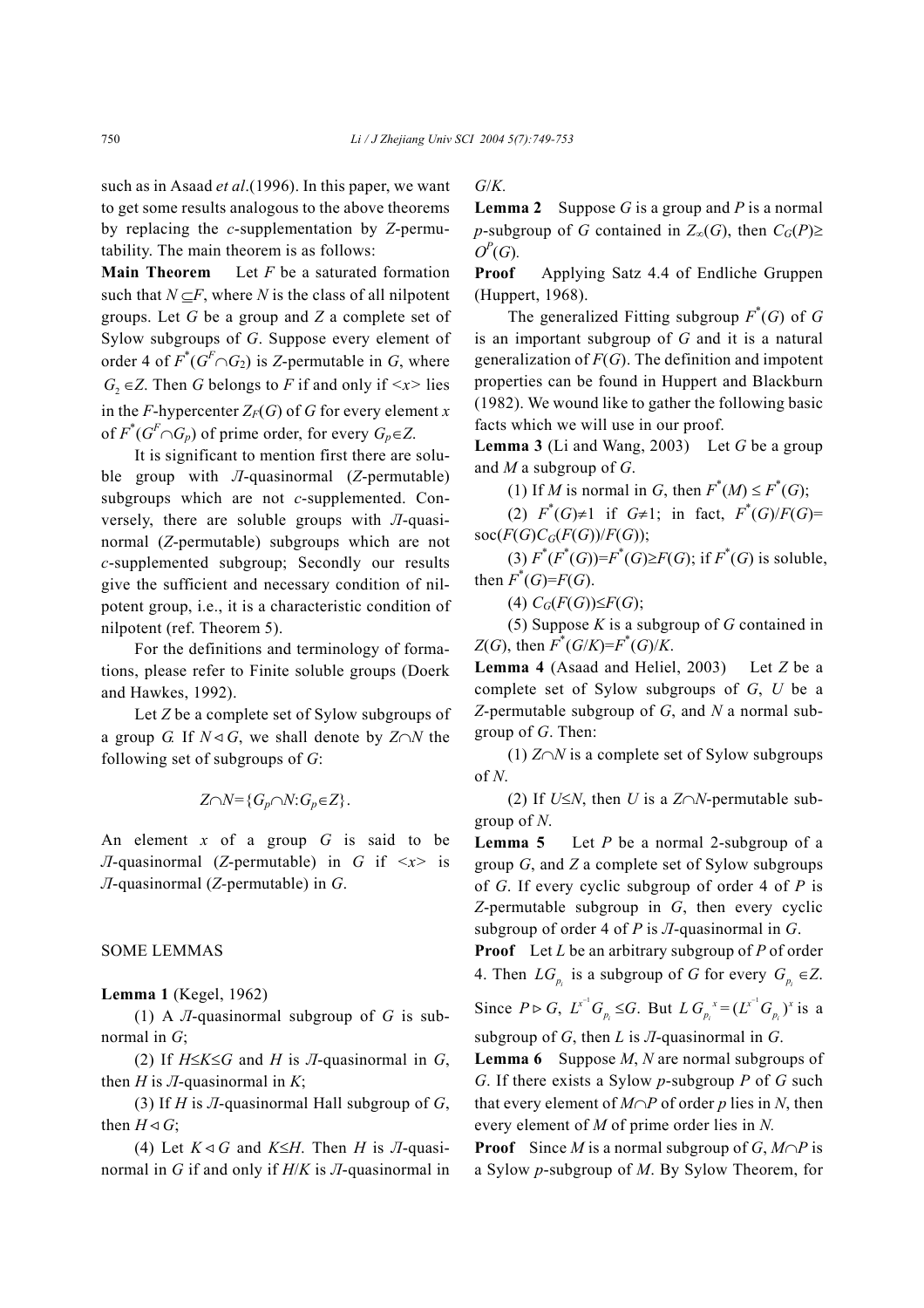any element *x* of *M* of prime order*,* there exists  $m \in M$  such that  $x^m \in M \cap P$ , so  $x^m \in N$  by the hypotheses. Then  $x \in N^{m^{-1}} = N$ . Thus the lemma holds.

## MAIN RESULTS

**Theorem 1** Suppose *G* is a group, *p* is a fixed prime number. If every element of *G* of order *p* is contained in  $Z_{\infty}(G)$ . If *p*=2, in addition, suppose every cyclic subgroup of order 4 of *G* is *Л*-quasinormal, then *G* is *p*-nilpotent.

**Proof** Suppose that the theorem is false and let *G* be a counter-example of smallest order.

(a) The hypotheses are inherited by all proper subgroups, thus *G* is a group which is not *p*-nilpotent but whose proper subgroups are all *p*-nilpotent.

In fact,  $\forall H \leq G$ , *K* is a cyclic subgroup of *H* of order *p* (or 4 if *p*=2), then  $K \le Z_{\infty}(G) \cap H \le Z_{\infty}(H)$ . By Lemma 1(2), we know that the *Л*-quasinormality in *G* can imply the *Л*-quasinormality in *H*. Thus *H* satisfies the hypotheses of the theorem. The minimal choice of *G* implies that *H* is *p*-nilpotent, thus *G* is a group which is not *p-*nilpotent but whose proper subgroups are all *p*-nilpotent. So, *G=PQ*, where  $P \triangleleft G$  and Q is not normal in G (Huppert, 1968).

(b)  $p=2$  and every element of order 4 is *Л*-quasinormal in *G*.

If not, then  $p>2$ , then  $exp(P)=p$  (Huppert, 1968). Thus  $P \le Z_\infty(G)$  by the hypotheses. Therefore  $G = PQ = P \times Q$ , then is nilpotent by Lemma 2, a contradiction. Thus (b) holds.

(c) ∀*a*∈*P\*Φ(*P*), *o*(*a*)=4.

If not, there exists  $a \in P \backslash \Phi(P)$ , such that  $o(a)$  $=$ 2. Denote  $M = \langle a^G \rangle \leq P$ . Then  $M\Phi(P)/\Phi(P) \leq G/$  $\Phi(P)$ , we have that  $P=M\Phi(P)=M\leq Z_{\infty}(G)$  as  $P/\Phi(P)$ is a minimal normal subgroup of *G*/Φ(*P*) (Huppert, 1968), a contradiction.

(d) Final contradiction.

∀*x*∈*P*\Φ(*P*), *o*(*x*)*=*4. Then <*x*> is *Л*-quasinormalin *G*, so  $\langle x \rangle Q \langle G \rangle$ , thus  $\langle x \rangle Q = \langle x \rangle \langle G \rangle$  by (a). Therefore  $\langle x \rangle \subseteq N_G(Q)$ , it follows that  $P \subseteq$  $N_G(Q)$ , the final contradiction.

**Theorem 2** Suppose *N* is a normal subgroup of a group *G* such that *G*/*N* is *p*-nilpotent, where *p* is a fixed prime number. Suppose every element of *N* of order *p* is contained in  $Z_{\infty}(G)$ . If *p*=2, in addition, suppose every cyclic subgroup of order 4 of *N* is *Л-*quasinormal in *G*, then *G* is *p*-nilpotent.

**Proof** Assume that the theorem is false and let *G* be a counterexample of minimal order, then we have:

(a) The hypotheses are inherited by all proper subgroups, thus *G* is a group which is not *p*-nilpotent but whose proper subgroups are all *p*-nilpotent.

In fact,  $\forall K \leq G$ , since  $G/N$  is *p*-nilpotent,  $K/K \cap N \cong KN/N$  is also *p*-nilpotent. The element of order *p* of *K*∩*N* is contained in *Z*∞(*G*)∩*K*≤*Z*∞(*K*), the cyclic subgroup of order 4 of *K*∩*N* is *Л*-quasinormal in *G*, then is *Л*-quasinormal in *K* by Lemma 1. Thus *K*, *K*∩*N* satisfy the hypotheses of the theorem, so  $K$  is *p*-nilpotent, therefore  $G$  is a group which is not *p*-nilpotent but whose proper subgroups are all *p*-nilpotent. Then  $G= PQ$ ,  $P \triangleleft G$ ,  $Q$  is not normal in *G* (Huppert, 1968).

(b) *G*/*P*∩*N* is *p*-nilpotent.

Since  $G/P \cong Q$  is nilpotent,  $G/N$  is *p*-nilpotent and  $G/(P \cap N) \leq G/P \times G/N$ , therefore  $G/(P \cap N)$  is *p*nilpotent.

#### (c) *P*≤*N*.

If not, then  $P \cap N \leq P$ . So  $Q(P \cap N) \leq QP = G$ . Thus *Q*(*P*∩*N*) is nilpotent by (a), *Q*(*P*∩*N*)=*Q*×(*P*∩*N*). Since  $G/P \cap N = P/P \cap N \cdot Q(P \cap N)/P \cap N$ , it follows that  $Q(P \cap N)/P \cap N \triangleleft G/P \cap N$  by (b). So Q char  $Q(P \cap N)/P \cap N \triangleleft G/P \cap N$  by (b). So Q char  $Q(P \cap N)/P \cap N \triangleleft G/P \cap N$  $∩$ *N*)  $\triangleleft$  *G*. Therefore, *G*=*P*×*O*, a contradiction.

(d) Final contradiction.

If  $p > 2$ , then  $exp(P) = p$  by (a). Thus  $P = P \cap N$ ≤*Z*∞(*G*), then that *G*=*P*×*Q* (Huppert, 1968), a contradiction.

If  $p=2$ , since  $P \triangleleft G$ , so all elements of order 2 of *G* are contained in *P*, i.e., contained in *N*. Thus every element of order 2 of *G* lies in  $Z_{\infty}(G)$ , every cyclic subgroup of order 4 is *Л*-quasinormal in *G.*  Applying Theorem 1, we have that *G* is 2-nilpotent, a contradiction, completing the proof.

Since a group *G* if nilpotent if and only if *G* is *p*-nilpotent,  $\forall p \in \mathcal{I}(G)$ . By Theorem 2, we have: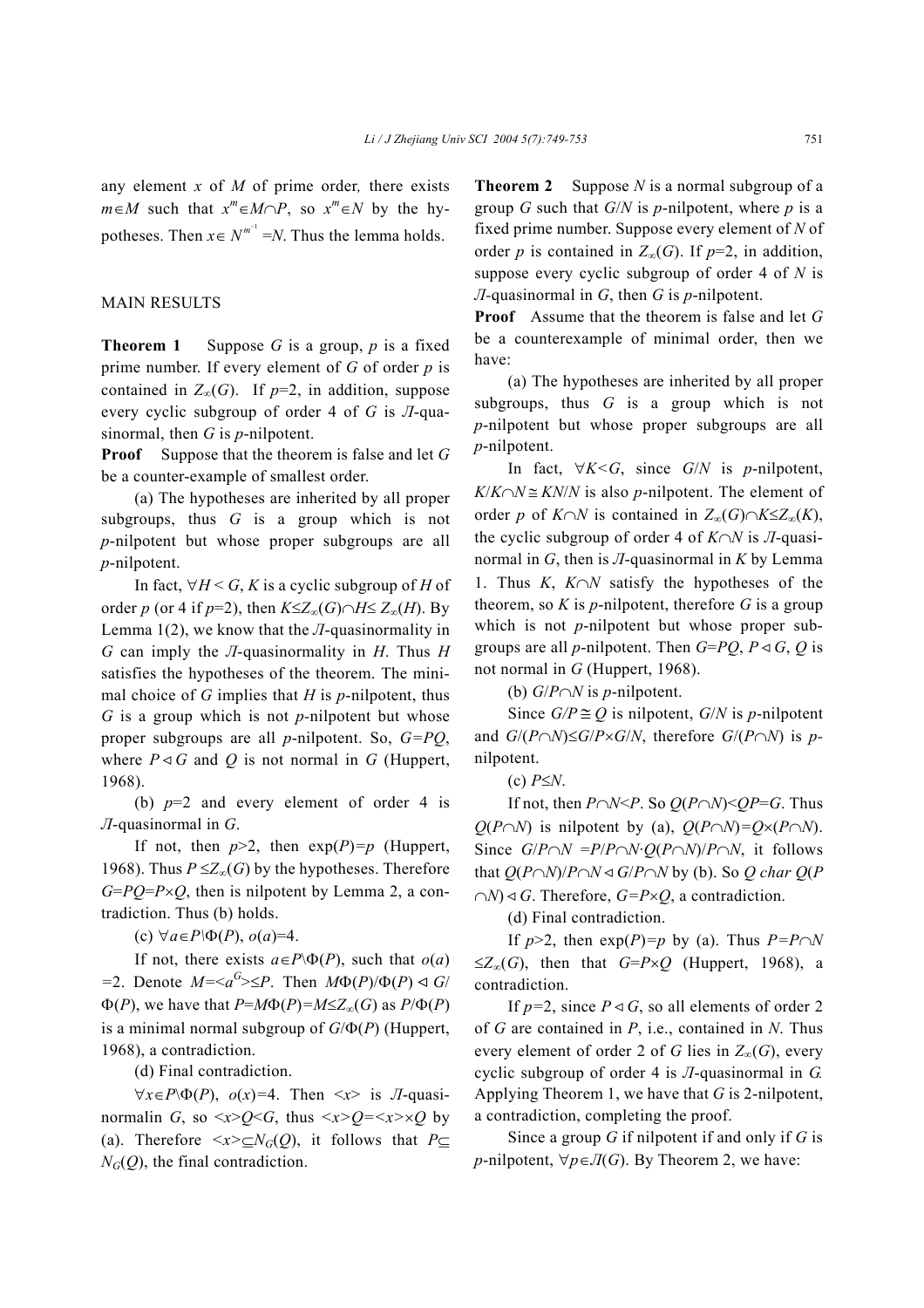**Theorem 3** Suppose *N* is a normal subgroup of a group *G* such that *G*/*N* is nilpotent. Then *G* is nilpotent if and only if every element of *N* of prime order is contained in  $Z_{\infty}(G)$ , every cyclic subgroup of order 4 of *N* is *Л*-quasinormal in *G*.

Revising the proof of Theorem 3.3 of Wang *et al*.(2003), we can minimize the number of restricted elements in Theorem 3.

**Theorem 4** Suppose *N* is a normal subgroup of a group *G* such that *G*/*N* is nilpotent, then *G* is nilpotent if and only if every element of  $F^*(N)$  of order 4 is *J*-quasinormal in *G* and every element of  $F^*(N)$ of prime order is contained in the hypercenter  $Z_{\infty}(G)$ of *G*.

**Theorem 5** Let *Z* be a complete set of Sylow subgroups of a group *G* and *N* a normal subgroup of *G* such that *G*/*N* is nilpotent. Then *G* is nilpotent if and only if every element of  $F^*(N) \cap G_2$  of order 4 is *Z*-permutable in *G*, and every element of  $F^*(N) \cap$  $G_p$  of prime order is contained in the hypercenter

## $Z_{\infty}(G)$  of *G*, for any  $G_p \in Z$ .

By Lemma 6, it is easy to see Theorem 5 is equivalent to the following:

**Theorem 5'** Let *Z* be a complete set of Sylow subgroups of a group *G*, *N* is a normal subgroup of *G* such that *G*/*N* is nilpotent, then *G* is nilpotent if and only if every element of  $F^*(N) \cap G_2$  of order 4 is *Z*-permutable in *G*, every element of  $F^*(N)$  of prime order is contained in the hypercenter  $Z_{\infty}(G)$  of *G*.

**Proof** The necessity is the same as that in Theorem 4, we only need to prove the converse is true.

Let *G* be a counterexample of minimal order, then we have:

(1) Every proper normal subgroup of *G* is nilpotent.

If *M* is a maximal normal subgroup of *G*, we have that *M*/*M*∩*N* is nilpotent,  $F^*(M \cap N)$  is contained in  $F^*(N)$  and  $Z_{\infty}(G) \cap M$  is contained in  $Z_{\infty}(M)$ , so every element of  $F^*(M \cap N)$  of prime order is contained in the hypercenter  $Z_{\infty}(M)$ , and every element of  $F^*(N) \cap (G_2 \cap N)$  of order 4 is *Z*-permutable in *G* by hypotheses, thus is *Z*∩*M*-permutable in *M* by Lemma 4(2), so *M*, *M*∩*N* satisfies the hypotheses of the theorem. The minimal choice of

*G* implies that *M* is nilpotent.

## $(F^*(G)=G)$ .

If  $F^*(G) \leq G$ , then  $F^*(G)$  is nilpotent by (1), in particular,  $F^*(G)$  is solvable, so  $F^*(G) = F(G)$  by Lemma 3. For the Sylow 2-subgroup *P* of  $F^*(G)$ , *P*  $=O_2(G) \leq G_2$ , we know that the cyclic subgroups of *P* of order 4 are *Z*-permutable subgroups in *G* by hypotheses, now Lemma 2.5 implies the cyclic subgroups of order 4 of *P* are *Л*-quasinormal in *G*. Applying Theorem 4, *G* is nilpotent, a contradiction.

(3) *G* is almost simple, i.e.,  $G/Z(G)$  is simple.

By (2),  $G = F^*(G) = F(G)E(G)$ , where  $E(G)$  is layer of *G*. If  $E(G) \leq F(G)$ , then  $G = F(G)$  is nilpotent, a contradiction. Thus assume  $E(G)$  is not contained  $F(G)$ , then we can pick a component *H* of  $E(G)$ (Huppert and Blackburn, 1982), and *H* is almost simple. By (2),  $[H, G] = [H, F^*(G)] = [H, F(G)E(G)]$  $= [H, E(G)] ≤ H$ , i.e., *H* is normal in *G*. If *H* ≤ *G*, then *H* is solvable by (1), a contradiction. So *G=H* is almost simple.

(4)  $G^{N}=N=G$ , and  $Z_{\infty}(G)=Z(G)$ .

If  $G^N$   $\leq G$ , then  $G^N$  is nilpotent by (1), then G is solvable, contrary to (3), thus  $G^N = G$ , and  $G^N \le N$ implies that  $N = G$ . By Huppert (1968), we have  $G<sup>N</sup>$  $\cap Z_{\infty}(G)$ ≤ $Z(G^N)$ , so  $Z_{\infty}(G)$ = $Z(G)$ .

(5) The final contradiction.

We know that  $G$  is a quasisimple group by  $(3)$ . So *Z*(*G*) is a subgroup of the Schur multiplier of *G*/*Z(G)* (Gorenstein, 1982). Again by Table 4.1 in (Gorenstein, 1982),  $Z(G) \leq R$  or  $Z(G) \leq R \times P$ . Therefore  $\Pi(Z(G))$  contains at most two primes. Then every element of prime order of *G* lies in  $Z_{\infty}(G)$ =  $Z(G)$  by hypotheses and (4), we conclude that  $\overline{J}(G)$ contains at most two primes, the well-known Burnside  $p^a q^b$ -theorem implies that *G* is solvable, contrary to (3), the final contradiction.

This completes the proof of the theorem.

With the similar the proof of Theorem 4.4 of Wang *et al.*(2003), we can extend Theorem 3 with formation theory.

**Theorem 6** Let *F* be a saturated formation such that *N*⊆*F*. Let *G* be a group such that every element of  $G^F$  of order 4 is  $\pi$ -quasinormal in  $G$ . Then  $G$ belongs to  $F$  if and only if  $\langle x \rangle$  lies in the